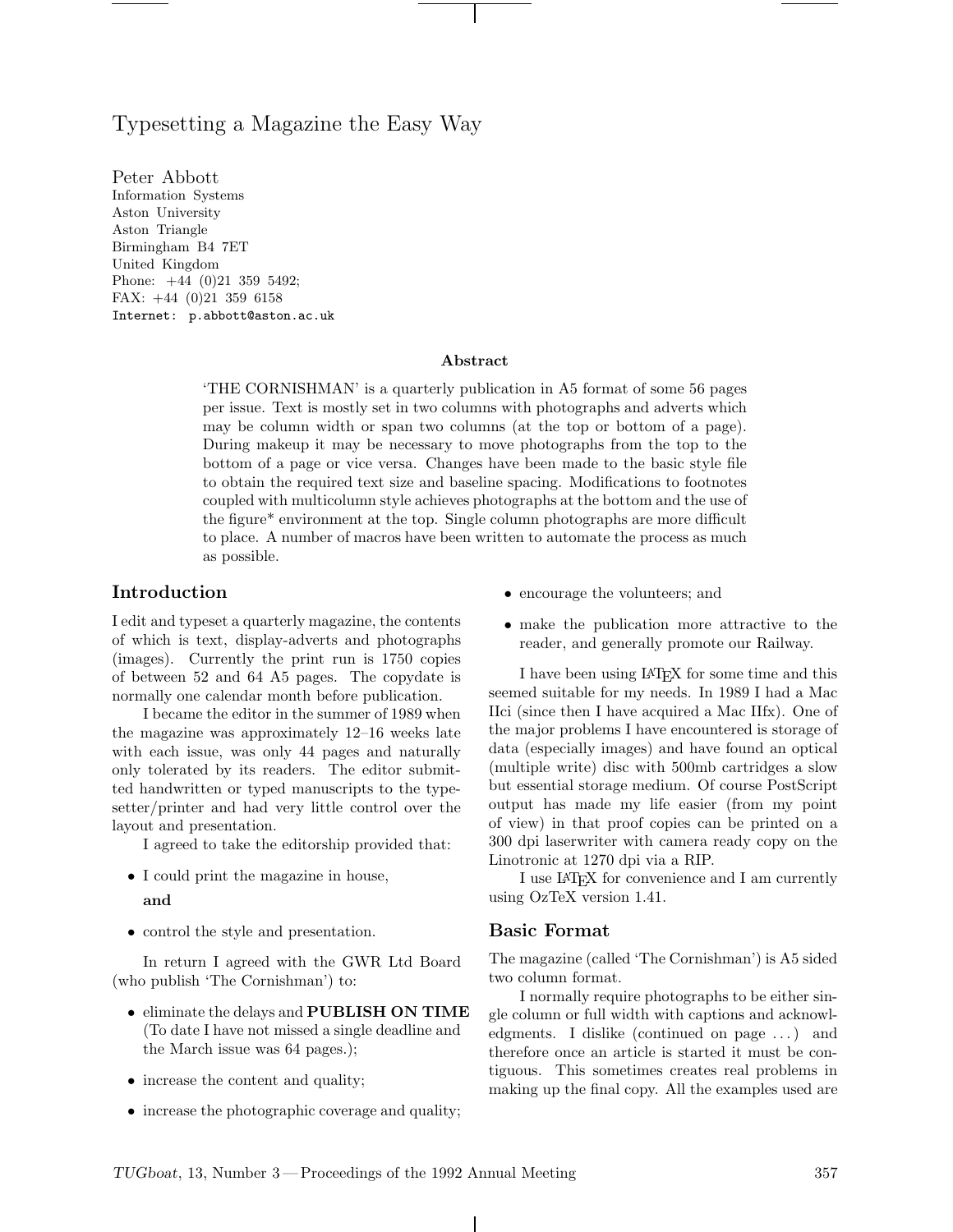Peter Abbott

from issue No. 40 which was published on 1st March 1992.

## **Processing Text**

The magazine was produced in two column format when under the control of the previous editor and I therefore decided to continue with this format. The options available are \twocolumn or the multicols style. I selected multicols and my standard processing file is

```
\documentstyle[multicol,cornish,shadow%
,array,ifthen]{article}
\newcommand{\status}{%
\setcounter{omitpic}{1}}
\begin{document}
\status\clearpage\input{:atext:class28}
\end{document}
```
I tried using \include but occasionally ran out of space. It is a trivial matter to create a file in the subdirectory atext called aaorder containing all the input lines for an issue in the order in which they should be processed. I can then process part of the magazine or the whole issue (page references do not cause problems with this method). A value for omitpic of 0 draws a box where an image will appear so that I can judge the overall effect before including an image.

# **Changes to standard macros/styles**

The normal 10pt size is too large for an A5 magazine so I selected part of article.sty and included it in cornish.sty

```
\def\@normalsize{\@setsize\normalsize{12pt}%
\xpt\@xpt
\abovedisplayskip 10pt plus2pt minus5pt%
\belowdisplayskip \abovedisplayskip
\abovedisplayshortskip \z@ plus3pt%
\belowdisplayshortskip 6pt plus3pt
minus3pt\let\@listi\@listI}
\def\small{\@setsize\small{11pt}\ixpt\@ixpt
\abovedisplayskip 8.5pt plus 3pt minus 4pt%
\belowdisplayskip \abovedisplayskip
\abovedisplayshortskip \z@ plus2pt%
\belowdisplayshortskip 4pt plus2pt minus 2pt
\def\@listi{\leftmargin\leftmargini %
\topsep 4pt plus 2pt minus 2pt\parsep 2pt
plus 1pt minus 1pt
\itemsep \parsep}}
\def\footnotesize{\@setsize%
\footnotesize{9.5pt}\viiipt\@viiipt
\abovedisplayskip 6pt plus 2pt minus 4pt%
\belowdisplayskip \abovedisplayskip
\abovedisplayshortskip \z@ plus 1pt%
\belowdisplayshortskip 3pt plus 1pt minus 2pt
\def\@listi{\leftmargin\leftmargini %
```

```
\topsep 3pt plus 1pt minus 1pt\parsep 2pt
plus 1pt minus 1pt
\itemsep \parsep}}
\def\scriptsize{\@setsize%
\scriptsize{8pt}\viipt\@viipt}
\def\tiny{\@setsize\tiny{6pt}\vpt\@vpt}
\def\large<{\@setsize\large{14pt}\xiipt\@xiipt}
\def\Large{\@setsize\Large{18pt}\xivpt\@xivpt}
\def\LARGE{\@setsize\LARGE{22pt}%
                     \xviipt\@xviipt}
\def\huge{\@setsize\huge{25pt}\xxpt\@xxpt}
\def\Huge{\@setsize\Huge{30pt}\xxvpt\@xxvpt}
and modified some of the code (only the modified
lines are shown)
```

```
\def\@normalsize{\@setsize%
\normalsize{9.68pt}\ixpt\@ixpt
\def\small{\@setsize\small{9pt}\viiipt\@viiipt
\def\tiny{\@setsize\tiny{7pt}\vipt\@vipt}
\def\large{\@setsize\large{11pt}\xpt\@xpt}
\def\Large{\@setsize\Large{14pt}\xiipt\@xiipt}
```
With an A5 format some of the spacing provided by environment changes in LATEX are unacceptable and therefore I have found it necessary to modify a number of parameters. This gives me greater control over page layout but for larger page sizes the default values are acceptable. I have not included these parameters here as they are my preferences and were arrived at by trial and error. I worked on the principle that although white space can be used to improve output, in small formats such as A5, the parameter values are too big. There are two parameters which must be mentioned, columnwidth and textwidth and they are 59mm and 122.5mm. The reason for quoting these two values becomes obvious when you see examples quoted.

# **My Additions**

I decided to adopt a house style for the name of the magazine 'The Cornishman' and currently have the following macro defined.

#### \newcommand{\magazine}% {{\bf\sf\mbox{'The Cornishman'}}}

Originally I did not have the mbox but after a number of issues where the word 'Cornishman' was split over two lines of output text I added the **\mbox**.

Note that the use of the new font selection scheme makes life much simpler. Before the arrival of NFSS, inserting \sf meant that the type size in use was lost. I found this most frustrating and consequently how useful NFSS has proved.

Perhaps I should say at this point that the macros have been in a state of development since 1989 and are not yet finalised, and I often make minor adjustments to make my life easier. In fact,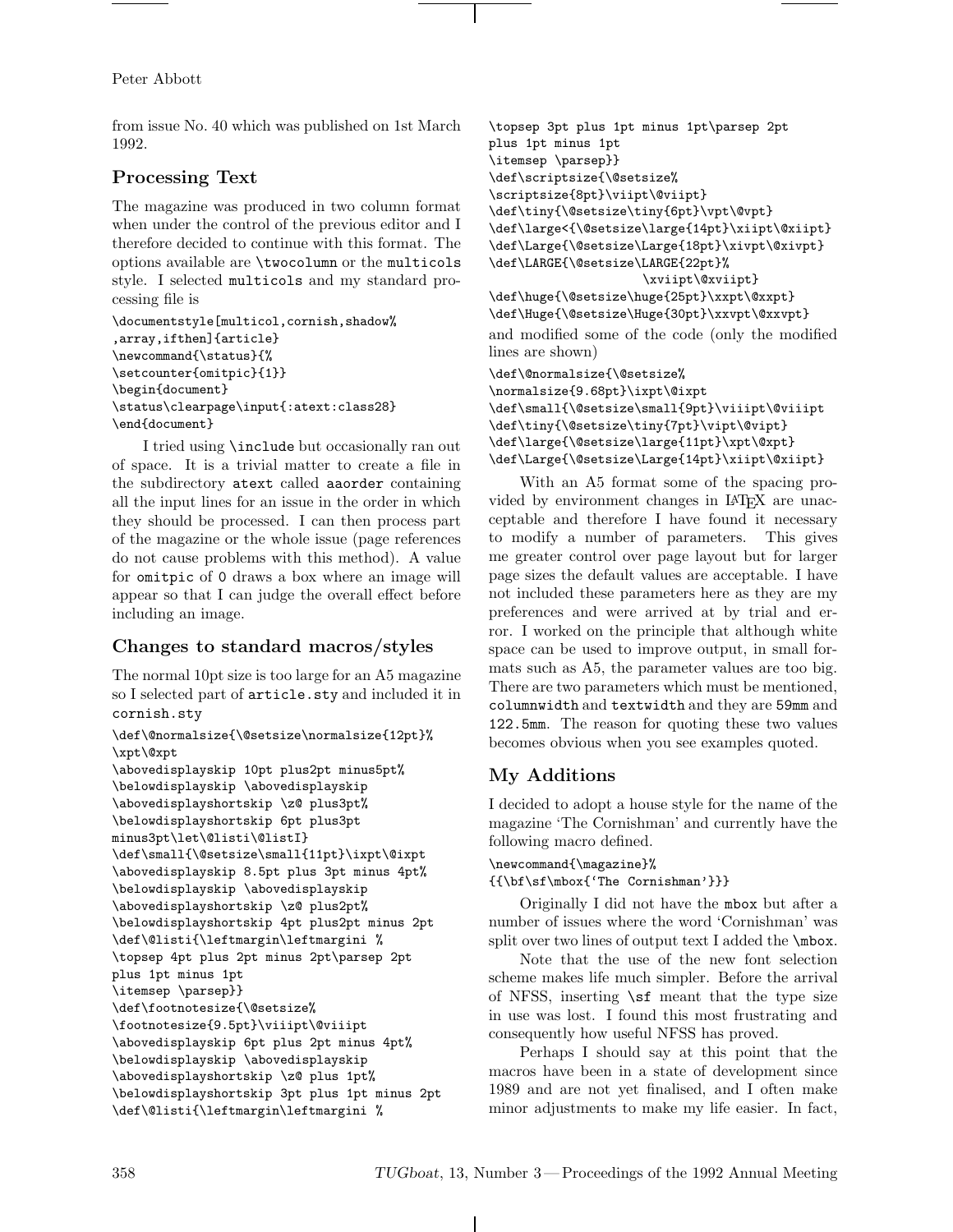Typesetting a Magazine the Easy Way

since publishing issue 40, I have made a number of changes to the macros and installed a new version of multicols which Frank Mittelbach asked me to beta test. As a result of comments received from issue No. 41, the inter-paragraph space has been removed and parindent changed from zero to 5mm.

The previous editor (or printer) selected a variety of styles for identifying articles. There was no consistency in that sometimes the writer was credited and sometimes not. Some were reversed white on black. Some titles were UPPER CASE but most were mixed.

I selected a style of a greybox with a black line top and bottom, either full width or column width and the macros are therefore

```
\newcommand{\bstitle}[5]{{\Large%
\addcontentsline{toc}{subsection}{#1}}%
\nocont{#1}{#2}{#3}{#4}{#5}}%
```

```
\newcommand{\nocont}[5]{%
\setlength{\unitlength}{1mm}%
\begin{picture}(#4,11)%
\put(0,0){\special{#5.ps}}%
\put(0,0){\framebox(#4,0){\ }}%
\put(0,11){\frac{meanbox(#4,0)}{\ } }\put(0,0){\makebox(#4,11)[l]{%
\sf\bf\hspace*{1mm} #1}}%
\put(0,0){\makebox(#4,11)[r]{%
\sf\bf {\rm\it #2 \/ \sf%
\bf\ #3\hspace*{1mm} }}}%
\end{picture}}%
```

```
\newcommand{\dtitle}[2]{\bstitle{#1}{by}%
{#2}{122.5}{greylbox}}%
\newcommand{\stitle}[2]{\bstitle{#1}{by}%
{#2}{59}{greybox}}%
\verb+\newcommand{{\db}k}[1]{\boldsymbol{\ast}{\bf 1}}\{\ }{122.5}{greylbox}}%
\newcommand{\sblk}[1]{\boldsymbol{\ell}} \newcommand{\sblk}[1]{\bstitle{#1}{\ }
{\ }{59}{greybox}}%
```
where greybox and greyboxl are column width and textwidth respectively and greybox is

72 2.54 div 72 2.54 div scale % units are now cm instead of big points

```
newpath 0 -.0 moveto 5.9 0 rlineto
                     0 1.1 rlineto
                    -5.9 0 rlineto
```

| closepath   | % complete rectangle          |
|-------------|-------------------------------|
| gsave       | % save current path           |
| .75 setgray | % use very light shading      |
|             | % on LaserWriter              |
|             | % A(0=black, 1=white)         |
| fill        | % paint interior of rectangle |
| grestore    | % restore current path        |

The macros give titles either column or text width, with or without credit as appropriate.

## **Using Macros which Exist**

The magazine contains a table of contents and I decided that I could use \tableofcontents provided that I removed the heading 'Contents' which is automatically output. After using this for several issues I decided that the white space to the left of the title produced when using tableofcontents was spoiling the appearance of the column and I never numbered articles.

I preferred the contents to neatly fill the column widthwise. I therefore extracted the relevant code from article.sty and inserted into cornish.sty \def\tableofcontents{%\section\*{CONTENTS% %\@mkboth{CONTENTS}{CONTENTS}} % NOTE THE % IN THE PREVIOUS TWO LINES \@starttoc{toc}} \def\contentsline#1{\csname l@#1\endcsname} \def\@dottedtocline#1#2#3#4#5{% \ifnum #1>\c@tocdepth \else \vskip \z@ plus .2pt {%\leftskip #2\relax % NOTE THE % IN THE PREVIOUS LINE \rightskip \@tocrmarg \parfillskip -\rightskip % \parindent #2\relax % NOTE THE % IN THE PREVIOUS LINE \@afterindenttrue \interlinepenalty\@M \leavevmode \@tempdima #3\relax \advance\leftskip \@tempdima \hbox{}\hskip -\leftskip #4\nobreak\leaders\hbox{\$\m@th \mkern % \@dotsep mu.\mkern \@dotsep mu\$}\hfill \nobreak \hbox to\@pnumwidth{% \hfil\rm #5}\par}\fi}

The major problem revolves around dealing with images (most, but not all, are photographs). In fact, a display advert or other material can be treated as an image.

A photograph will be either full width or column width with a caption in *italics* and the credit to the photographer right justified.

I therefore wrote a macro using the one quoted on page 106 of *The TEXbook*.

% see page 106 of TeXbook \def\photo#1{{\parskip=0pt{\unskip\nobreak% \hfil\penalty50\hskip1em\hbox{}\nobreak\hfil #1\parfillskip=0pt\finalhyphendemerits=0\par}}}

```
\newcommand{\pict}[5]{\ponly{#1}{#2}{#3}%
\newline {\it #4\photo{Photo: #5}}}%
```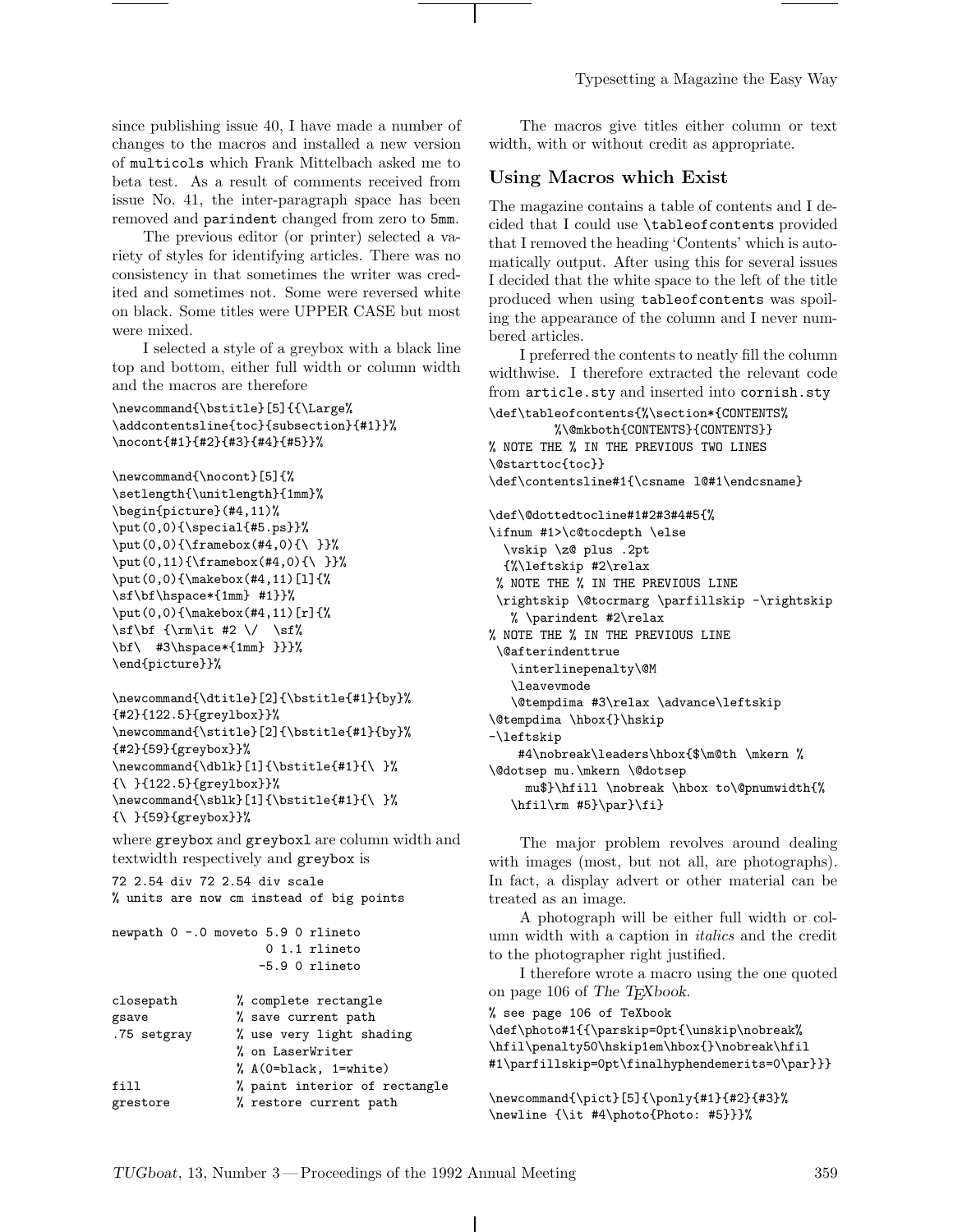Peter Abbott

```
\newcommand{\ponly}[3]{%
\setlength{\unitlength}{1mm}%
\begin{picture}(#2,#3)%
\put(0,0){\ifthenelse{\value{omitpic}=0}{%
\framebox(#2,#3){{\large #3mm
#1}}}{\makebox(#2,0)[lb]{%
\special{epsf=epsfiles:#1}}}}%
\end{picture}}%
```
There is one vital ingredient in the above code, the assumption that the .eps file is stored such that the bottom left corner of the image is represented by the coordinates (0,0). To be able to put two single column pictures side by side is easy.

\dtitle{The 1991 Sponsored Trackbed Walk}% {Garry Owen} \parbox[b]{59mm}{% \pict{t1.eps}{59}{45}{The walkers assemble on Race Course Platform.}% {Steve Standbridge}}\hfill% \parbox[b]{59mm}{ \pict{t4.eps}{59}{45}{Gotherington Signal Box.}{Steve Standbridge}}\begin{multicols}{2} The sponsored Trackbed Walk took \ldots

Following presentation of a similar paper to the DANTE meeting in Hamburg in March 1992, I experimented with Frank Mittelbach's beta test version of multicols. The code above then becomes (and in fact at the start of a section could always have been

\dtitle{The 1991 Sponsored Trackbed Walk}% {Garry Owen} \begin{multicols}{2} \pict{t1.eps}{59}{45}{The walkers assemble on Race Course Platform.}% {Steve Standbridge}

\pict{t4.eps}{59}{45}{Gotherington Signal Box.}{Steve Standbridge} \end{multicols}

\begin{multicols}{2}

The sponsored Trackbed Walk took \ldots

If the text for the two photographs does not occupy the same amount of vertical space, then an adjustment to the height of the photograph is required. This is when the ability to draw a box to represent the image is really useful.

I then needed to be able to put a picture at the bottom of a page and decided to use the facilities of footnotes. I extracted the following from latex.tex

```
\long\def\@footnotetext#1{\insert\footins{%
  \footnotesize
  \interlinepenalty\interfootnotelinepenalty
  \splittopskip\footnotesep
   \splitmaxdepth \dp\strutbox
  \floatingpenalty \@MM
```
\hsize\columnwidth \@parboxrestore \edef\@currentlabel{% \csname p@footnote\endcsname% \@thefnmark}\@makefntext {\rule{\z@}{\footnotesep}\ignorespaces #1\strut}}}

I then modified the code and produced my own macro \footpict as follows:

\def\footpict{\@footpict} \long\def\@footpict#1{\insert\footins{% \hsize\columnwidth \@parboxrestore

{#1}}}

\let\footnoterule\@empty

This means that in the source code

The train continued to run along our line until 7th September 1962 when it was transferred to the Bromsgrove line (see \magazine\ No.\ 38).

\footpict{\pict{eddieb.eps}{122.5}{78}% {GWR \locono{5080} 'Defiant' storming up the bank towards Greet Tunnel.}{Dennis Bryan}}

When the Gloucestershire Warwickshire Railway was formed and \ldots

\footpict{} is inserted at the first convenient paragraph break on the page where it is desired to have a photo at the bottom. This works in both single column and multicol mode.

Placing two photos at the bottom of the page is a trivial problem; simply insert the double parbox code inside footpict. The beta test version of multicols again provides for the use of multicols within the footpict macro. Again, if the text demands different height values, the use of omitpic with a value of 0 makes life easy. It is also worth noting that the width value within \pict is only required when images are omitted. It would be possible to use a fixed value, but although I have tried it, I do not find it a problem to specify the width of an image and on occasions it is helpful.

Likewise, photos at the top of a page (as long as they cross both columns) are a simple matter. They can be either one image across both columns or two images, each being a single column width and using the parbox method. Again, variable heights will work.

When the following code:

\begin{figure\*} % image code inserted here \end{figure\*}